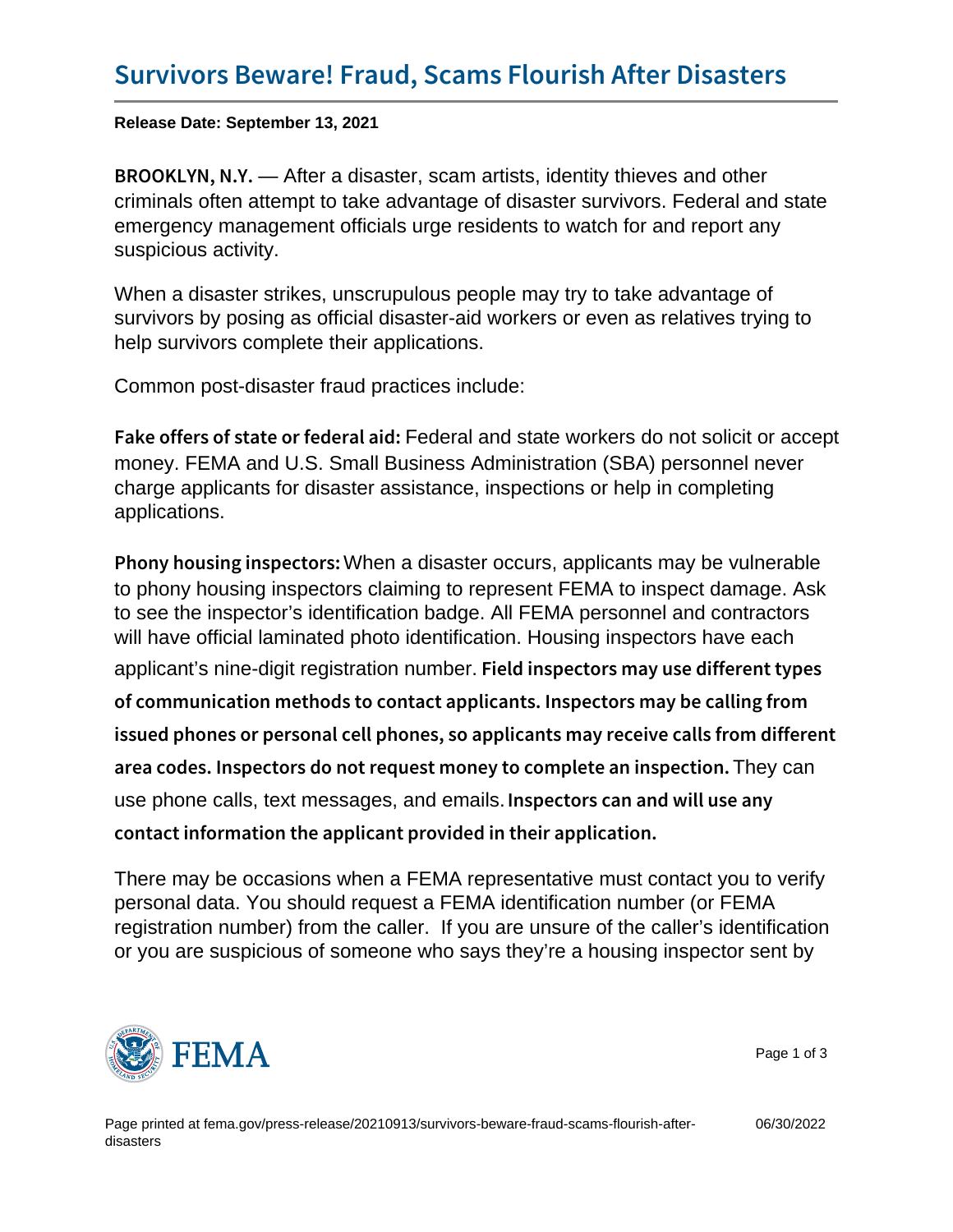FEMA, call the FEMA Hotline at  $800 - 621 - 3362$  (TTY  $80006:0062$ m7to  $85)$ ) 10:00 p.m. Central Time.

Phony government own to a prosent acted by scam artists posing as disaster workers who are seeking money for services. Federal, state, and local disaster workers do not solicit or accept money. Nor will federal disaster employees promise a disaster grant.

Fraudulent charitable  $A$  single to tharm it is charities that are approved by the Better Business Bureau's Wise Giving Alliance is available at [Give.Org.](https://www.give.org/) Criminals exploit survivors by sending fraudulent communications through email or social media and by creating phony websites designed to solicit contributions.

The Alliance advises, "do not respond to unsolicited emails, watch out for pushy telemarketers and look out for fake charities that sound real by using similar names." For more information about avoiding charitable giving scams, visit the [Federal Trade Commission's website](https://www.fema.govwww.consumer.ftc.gov/features/scam-alerts.).

Rental listin ghes Feederal Brade Commission has information on how rental-listing scams work. For instance, scammers know that finding the right apartment or vacation rental can be hard work, and a seemingly good deal is hard to pass up. [Learn more](https://www.fema.gov www.consumer.ftc.gov/articles/0079-rental-listing-scams.)

Beware of unlicensed/uninsured contra Often aftep hony contract disaster, individuals will represent themselves as legitimate contractors. Ask for references, be cautious about advanced payments, make sure they are licensed and obtain the proper permits.

If you have knowledge of fraud, waste, or abuse, you can report these tips - 24 hours a day, seven days a week - to the FEMA Disaster Fraud Hotline at 866-720-

57 2of email [disaster@leo.gov](mailto:disaster@leo.gov).

If you believe you or a loved one has become a victim of a scam or identity theft, report it immediately to your local police or sheriff's department, or contact the

office of the New York Attorney General:



Page 2 of 3